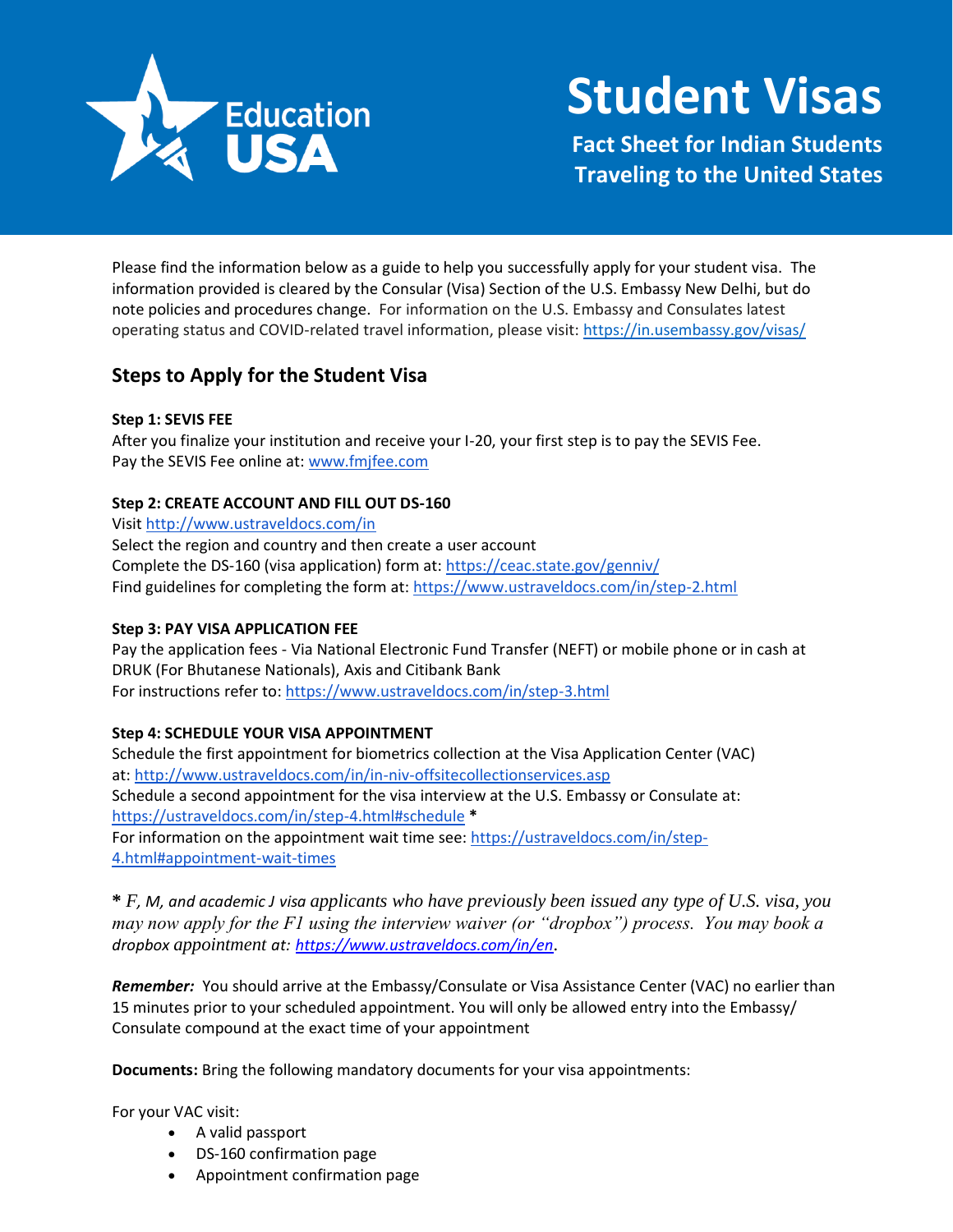

- SEVIS fee receipt
- The Form I-20 (for F and M applicants) or the DS-2019 *for* Lapplical tsl issued by the U.S. university or college you plan to attend university or college you plan to attend

#### **Type of Student Visa:**

- F1: For students in an academic or language training program. (This is the most common visa **the United States**<br>Travelfor those who wish to pursue education in the United States i type for those who wish to pursue education in the United States.)
- J1: For Exchange Visitor Program participants
- M1: For vocational students or other non-academic students

#### For more information on student visa categories please visit:

<https://travel.state.gov/content/travel/en/us-visas/study.html> and <http://www.ustraveldocs.com/in/index.html?firstTime=No>

#### **SEVIS and SEVIS Fee**

The Student and Exchange Visitor Information System (SEVIS) is an Internet-based system that maintains data on foreign students and exchange visitors, as well as your dependents, before and during your stay in the US. It is a key part of the Student and Exchange Visitor Program (SEVP) administered by ICE within the Department of Homeland Security (DHS).

If you apply for a student or exchange visitor visa (F-1, M-1, and J-1 visas), in most cases you must pay the SEVIS fee (SEVIS I-901 fee). Payments and inquiries are handled by the Student and Exchange Visitor Program (SEVP) and administered by U.S. Immigration and Customs Enforcement (ICE). For information about the fee and the payment processes and options, visit the ICE websites https://www.ice.gov/sevis and https://www.ice.gov/sevis/i901

Points to remember on SEVIS Fee Payment:

- Do not pay the SEVIS fee before you have your Form I-20 or DS-2019
- Pay the SEVIS fee before your visa interview appointment and well in advance
- Take the SEVIS fee payment receipt to your visa interview
- The SEVIS fee is non-refundable

#### **Important**

If you have a spouse or child traveling with you, they must apply for an F-2/M-2/J-2 dependent visa – either at the time of your application or after you receive your visa. They are not required to pay a separate SEVIS fee. You can apply for an F-1 visa no more than 120 days or 4 months before the start of your program (as specified on your I-20) and can travel to the U.S. no more than 30 days before the start of your program.

#### **Vaccination Requirement**